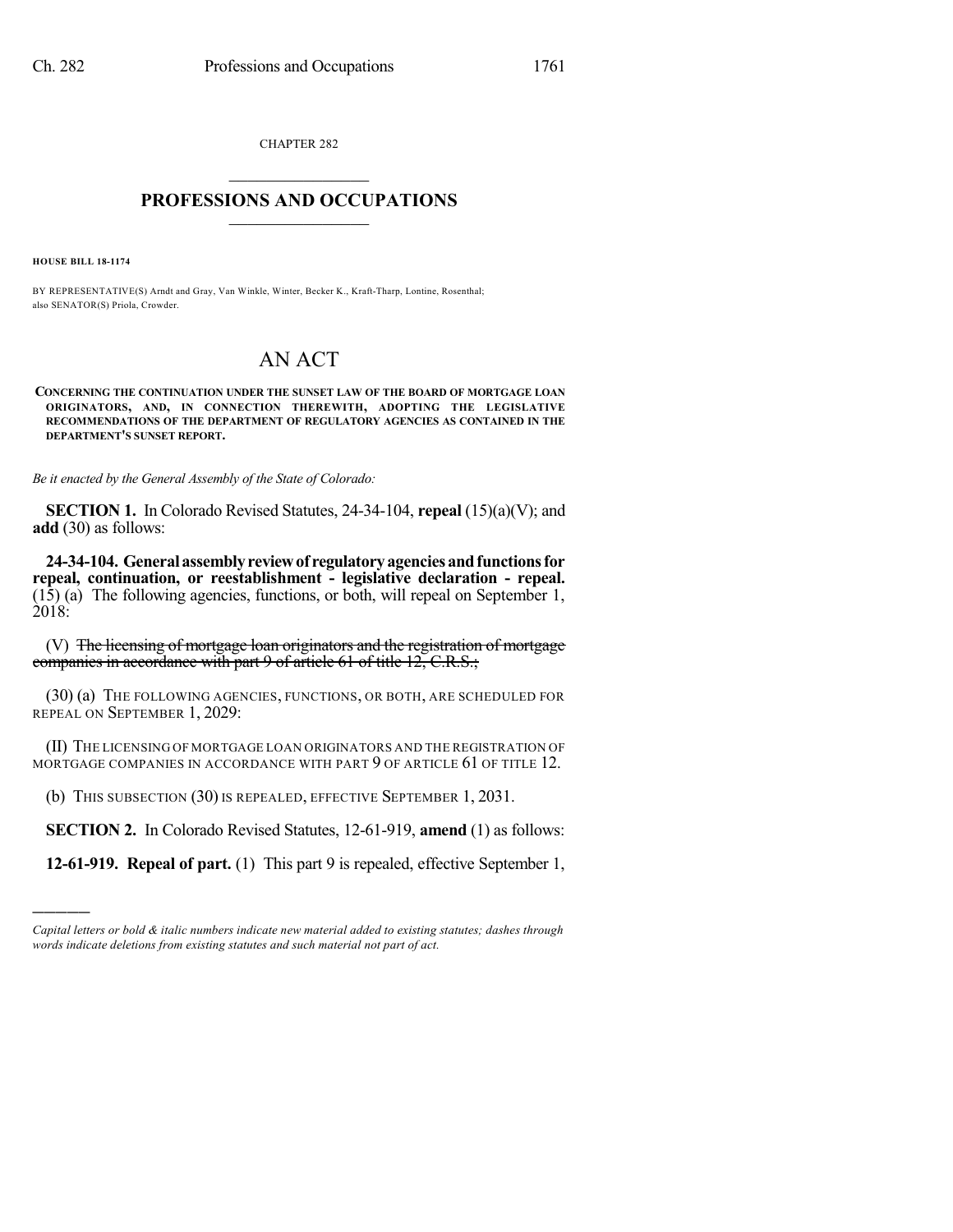2018 2029.

**SECTION 3.** In Colorado Revised Statutes,  $12-61-903$ , **amend**  $(3)(a)$  and  $(7)$  as follows:

**12-61-903. License required - rules.** (3) (a) In addition to the requirements imposed by subsection  $(2)$  of this section, on or after August 5, 2009, each individual applicant for initial licensing as a mortgage loan originator must have satisfactorily completed: a mortgage lending fundamentals course approved by the board and consisting of at least nine hours of instruction in subjects related to mortgage lending. In addition, the applicant must have satisfactorily completed

(I) AT LEAST TWENTY HOURS OF EDUCATION AS ADMINISTERED AND APPROVED BY THE NATIONWIDE MULTISTATE LICENSING SYSTEM AND REGISTRY OR ITS SUCCESSOR; AND

(II) A written examination approved by the board. For the portion of the examination that represents the state-specific test required in the federal "Secure and Fair Enforcement for Mortgage Licensing Act of 2008", 12 U.S.C. sec. 5101 et seq., the board may adopt the uniform state test administered through the Nationwide mortgage MULTISTATE Licensing System AND REGISTRY or its successor.

(7) The board shall issue or deny a license within sixty days after:

(a) The applicant has submitted the requisite information to the board and the Nationwide mortgage MULTISTATE Licensing System and Registry, including but not limited to, the completed application AND ANY NECESSARY SUPPLEMENTARY INFORMATION, the application fee, and proof that the applicant has posted a surety bond and obtained errors and omissions insurance; and

(b) The board receives the completed criminal history record check and all other relevant information or documents necessary to reasonably ascertain facts underlying the applicant's criminal history.

**SECTION 4.** In Colorado Revised Statutes, 12-61-905, **amend** (1.5) as follows:

**12-61-905. Powers and duties of the board.** (1.5) The board shall deny an application for a license, refuse to renew, or revoke the license of an applicant or licensee who has:

(a) (I) Had a mortgage loan originator license or similar license revoked in any jurisdiction.

(II) If a revocation is subsequently formally nullified, the license is not revoked for purposes of this paragraph  $(a)$  SUBSECTION  $(1.5)(a)$ .

 $(b)$  (I) At any time preceding the date of application for a license, been convicted of, or pled guilty or nolo contendere to, a felony in a domestic, foreign, or military court if the felony involved an act of fraud, dishonesty, breach of trust, or money laundering.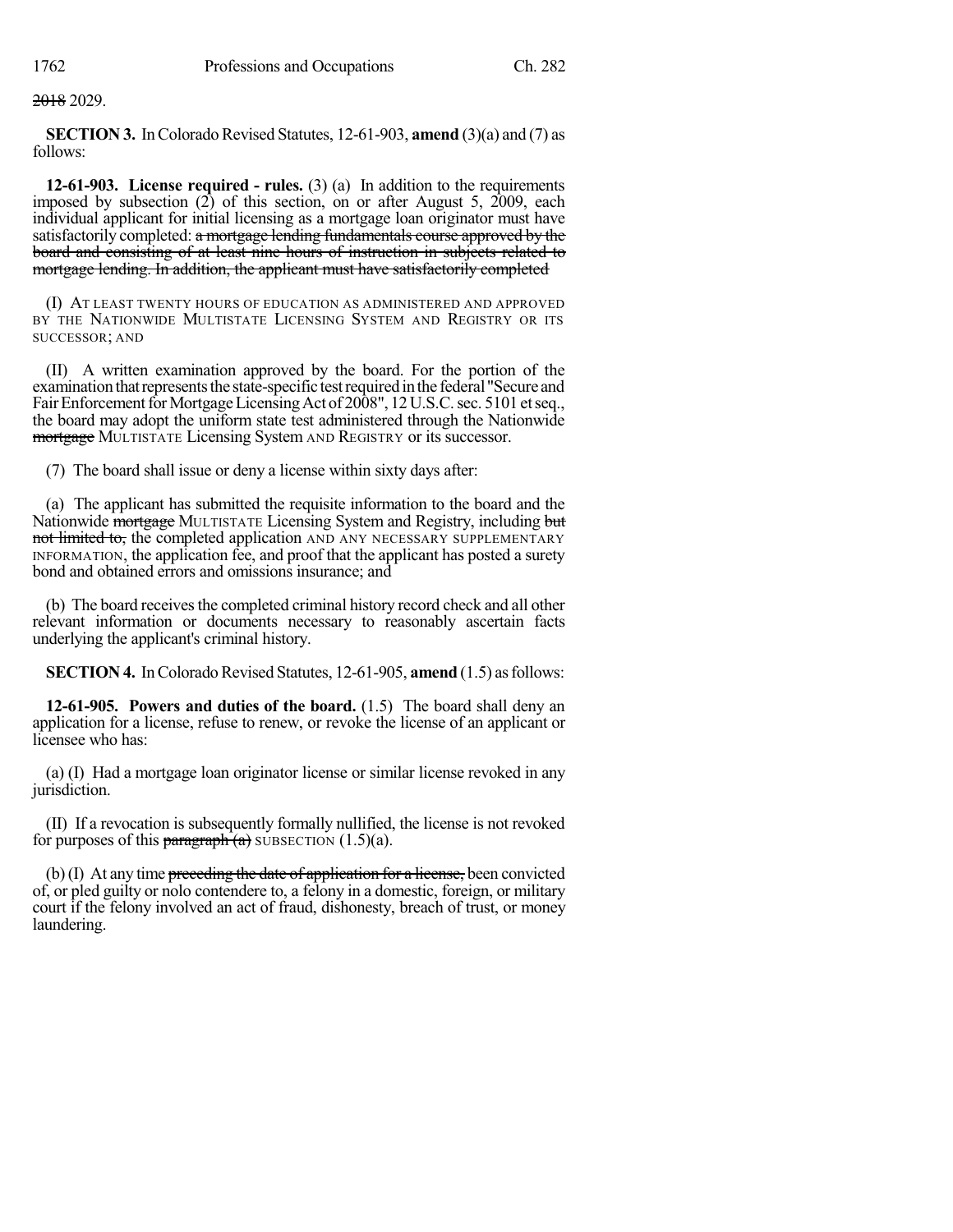(II) If the individual obtains a pardon of the conviction, the board shall not deem the individual convicted for purposes of this  $\frac{\bar{\theta}}{\bar{\theta}}$  subsection (1.5)(b).

(c) Been convicted of, or pled guilty or nolo contendere to, a felony within the IMMEDIATELY PRECEDING seven years. immediately preceding the date of application for a license.

**SECTION 5.** In Colorado Revised Statutes, 12-61-902.5, **amend** (1) as follows:

**12-61-902.5. Board of mortgage loan originators - creation - compensation - enforcement of part after board creation - immunity.** (1) (a) There is hereby created in the division a board of mortgage loan originators, consisting of five members appointed by the governor with the consent of the senate.

(b) Of the members OF THE BOARD:

(I) Three shall MUST be licensed mortgage loan originators. and THE GENERAL ASSEMBLY ENCOURAGES THE GOVERNOR TO APPOINT TO AT LEAST ONE OF THESE THREE POSITIONS A LICENSED MORTGAGE LOAN ORIGINATOR WHO IS AN EMPLOYEE OR EXCLUSIVE AGENT OF, OR WORKS AS AN INDEPENDENT CONTRACTOR FOR, A COLORADO-BASED MORTGAGE COMPANY.

(II) Two shall MUST be members of the public at large not engaged in mortgage loan origination or mortgage lending.

(c) Of the members of the board appointed for terms beginning on and after August 11, 2010, two of the members appointed as mortgage loan originators and one ofthe members appointed as a member of the public at large shall be appointed for terms of two years, and one of the members appointed as a mortgage loan originator and one of the members appointed as a member of the public at large shall serve for terms of four years. Thereafter, members of the board shall hold office for a term of four years.

(d) In the event of a vacancy by death, resignation, removal, or otherwise, the governor shall appoint a member to fill the unexpired term. The governor shall have HAS the authority to remove any member for misconduct, neglect of duty, or incompetence.

**SECTION 6. Act subject to petition - effective date - applicability.** (1) This act takes effect at 12:01 a.m. on the day following the expiration of the ninety-day period after final adjournment of the general assembly (August 8, 2018, if adjournment sine die is on May 9, 2018); except that, if a referendum petition is filed pursuant to section 1 (3) of article  $\acute{V}$  of the state constitution against this act or an item, section, or part of this act within such period, then the act, item, section, or part will not take effect unless approved by the people at the general election to be held in November 2018 and, in such case, will take effect on the date of the official declaration of the vote thereon by the governor.